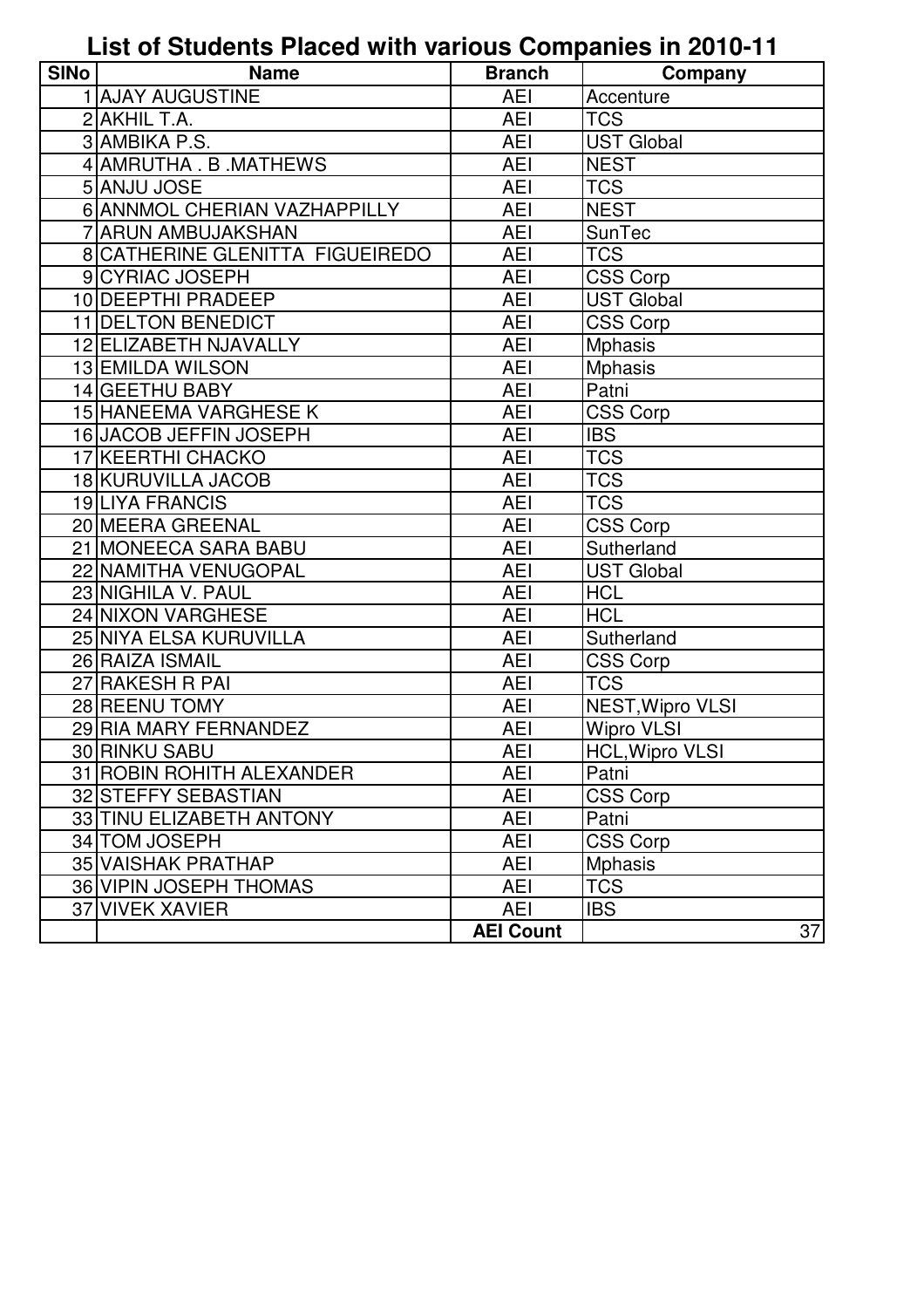**List of Students Placed with various Companies in 2010-11**

| <b>SINo</b> | <b>Name</b>                 | <b>Branch</b> | Company                  |
|-------------|-----------------------------|---------------|--------------------------|
|             | 38 ABEY ALEX                | <b>CSE</b>    | <b>HCL</b>               |
|             | 39 ABHISHEK                 | <b>CSE</b>    | <b>CSS Corp</b>          |
|             | 40 ABY SEBASTIAN            | <b>CSE</b>    | Patni                    |
|             | 41 AEISAL DOMINIC           | <b>CSE</b>    | <b>HCL</b>               |
|             | 42 AJAI AUGUSTINE           | <b>CSE</b>    | <b>HCL</b>               |
|             | 43 ALBIN J. THURACKAL       | <b>CSE</b>    | Patni                    |
|             | 44 ALISHA JOSE              | <b>CSE</b>    | <b>TCS, Arbitron</b>     |
|             | 45 ALPHONSA K. DEVASIA      | <b>CSE</b>    | <b>HCL</b>               |
|             | 46 ALWIN JAMES              | <b>CSE</b>    | <b>TCS</b>               |
|             | 47 AMIT SUNIL               | <b>CSE</b>    | <b>TCS, Arbitron</b>     |
|             | 48 AMRUTHA DOMINIC          | <b>CSE</b>    | Patni                    |
|             | 49 ANAND BHASKER T.         | <b>CSE</b>    | Sutherland               |
|             | 50 ANILA PAUL               | <b>CSE</b>    | <b>HCL</b>               |
|             | 51 ANITA ALEX               | <b>CSE</b>    | <b>TCS</b>               |
|             | 52 ANKITH SUDHEER KARAT     | <b>CSE</b>    | <b>HCL, Arbitron</b>     |
|             | 53 ANN DOMINIC              | <b>CSE</b>    | <b>TCS</b>               |
|             | 54 ANU P. VARGHESE          | <b>CSE</b>    | <b>HCL</b>               |
|             | 55 ARUN BABY                | <b>CSE</b>    | <b>HCL</b>               |
|             | 56 ASHA SUSAN ABRAHAM       | <b>CSE</b>    | <b>TCS</b>               |
|             | 57 ASHIANA DANIEL           | <b>CSE</b>    | Accenture                |
|             | 58 ATUL JOHN THOMAS         | <b>CSE</b>    | <b>TCS</b>               |
|             | 59 BASIL SAJU               | <b>CSE</b>    | <b>TCS</b>               |
|             | 60 BENCY WILSON             | <b>CSE</b>    | <b>TCS</b>               |
|             | 61 BLESSY MARY MATHEW       | <b>CSE</b>    | <b>HCL</b>               |
|             | 62 CHERIAN K HORMIS         | <b>CSE</b>    | <b>TCS</b>               |
|             | 63 CHINCHU ANTONY           | <b>CSE</b>    | <b>NEST</b>              |
|             | 64 CYRIL ALEX               | <b>CSE</b>    | <b>TCS, Arbitron</b>     |
|             | 65 DAVID VARGHESE           | <b>CSE</b>    | <b>HCL</b>               |
|             | 66 DEEPAK JOHN              | <b>CSE</b>    | <b>HCL</b>               |
|             | 67 DINCY DAVIS              | <b>CSE</b>    | <b>TCS.Arbitron</b>      |
|             | 68 DWANNY THOMAS K.         | <b>CSE</b>    | <b>TCS</b>               |
|             | 69 ELZABATH SEBASTIAN       | <b>CSE</b>    | <b>NEST</b>              |
|             | 70 GEEJO JOY                | <b>CSE</b>    | Sutherland               |
|             | 71 GEETHU MOHAN             | <b>CSE</b>    | <b>TCS</b>               |
|             | 72 GEETHU RAJASEKHARAN      | <b>CSE</b>    | <b>HCL</b>               |
|             | 73 GEORGE EMIL JOSEPH       | <b>CSE</b>    | <b>HCL</b>               |
|             | 74 GIPSON JOY               | <b>CSE</b>    | <b>HCL</b>               |
|             | 75 GLADYS TEESON            | <b>CSE</b>    | <b>TCS</b>               |
|             | 76 GOPIKA G. NAIR           | <b>CSE</b>    | <b>TCS</b>               |
|             | 77 HONEY FRANCIS            | <b>CSE</b>    | <b>TCS</b>               |
|             | 78 HONEY PHILIP             | <b>CSE</b>    | <b>UST Global</b>        |
|             | 79 JAIJITH RAMANANDA PRABHU | <b>CSE</b>    | Patni                    |
|             | 80 JAISON JOSE              | <b>CSE</b>    | <b>HCL, Robert Bosch</b> |
|             | 81 JAYASREE VENUGOPAL       | <b>CSE</b>    | <b>HCL</b>               |
|             | 82 JERRY JOSE ZACHARIAH     | <b>CSE</b>    | <b>HCL, Arbitron</b>     |
|             | 83 JINCY SEBASTIAN          | <b>CSE</b>    | <b>TCS</b>               |
|             | 84 JINJU SUSAN ABRAHAM      | <b>CSE</b>    | <b>HCL</b>               |
|             | 85 JITHIN AJITH KUMAR       | <b>CSE</b>    | <b>CSS Corp</b>          |
|             | 86 JOSE DAN                 | <b>CSE</b>    | <b>TCS</b>               |
|             | 87 JULIA JUDE P.J.          | <b>CSE</b>    | <b>TCS, Arbitron</b>     |
|             | 88 K. GEETHIKA              | <b>CSE</b>    | Patni                    |
|             | 89 LAKSHMI DEVI K.          | <b>CSE</b>    | <b>TCS, Robert Bosch</b> |
|             | 90 LAKSHMI V.               | <b>CSE</b>    | IBS, Syntel              |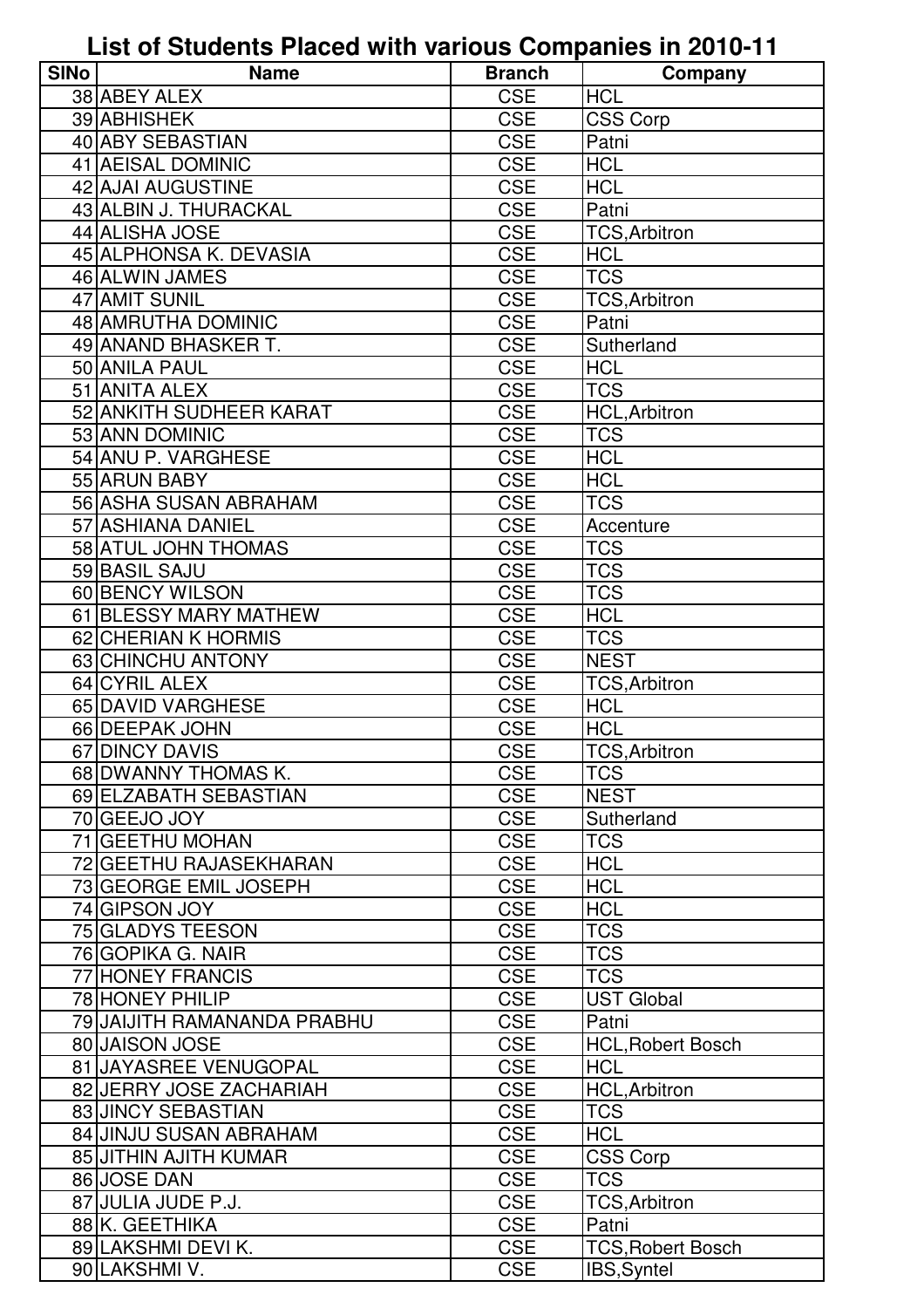**List of Students Placed with various Companies in 2010-11**

| <b>SINo</b> | <b>Name</b>                   | <b>Branch</b>    | Company                  |
|-------------|-------------------------------|------------------|--------------------------|
|             | 91 LAMYA RAHMAN               | <b>CSE</b>       | <b>UST Global</b>        |
|             | 92 LIJO SAJI MATHEW           | <b>CSE</b>       | Sutherland               |
|             | 93 LINU PAUL                  | <b>CSE</b>       | <b>TCS, Robert Bosch</b> |
|             | 94 MARINA IYPE                | <b>CSE</b>       | <b>TCS, Robert Bosch</b> |
|             | 95 MEERA JOSE MAMPILLY        | <b>CSE</b>       | <b>TCS</b>               |
|             | 96 MEETHU KRISHNAN            | <b>CSE</b>       | <b>TCS, Robert Bosch</b> |
|             | 97 MELBIN B.                  | <b>CSE</b>       | <b>TCS, Visual IQ</b>    |
|             | 98 MERIA JOSEPH               | <b>CSE</b>       | <b>TCS</b>               |
|             | 99 MERIN JOSEPH               | <b>CSE</b>       | <b>Robert Bosch</b>      |
|             | 100 MIDHU K. BENNY            | <b>CSE</b>       | <b>TCS</b>               |
|             | 101 NEELIMA S.                | <b>CSE</b>       | <b>TCS</b>               |
|             | 102 NEETHU ROSE MATHEW        | <b>CSE</b>       | <b>TCS, Robert Bosch</b> |
|             | 103 NEHA RAJKUMAR             | <b>CSE</b>       | <b>TCS, Robert Bosch</b> |
|             | 104 NIDHIYA CHIRAMEL          | <b>CSE</b>       | <b>TCS</b>               |
|             | 105 NIKITA SARA ALEXANDER     | <b>CSE</b>       | <b>TCS, Robert Bosch</b> |
|             | 106 NITHA K.S.                | <b>CSE</b>       | <b>TCS</b>               |
|             | 107 NITHIN JOHNSON            | <b>CSE</b>       | <b>HCL</b>               |
|             | 108 PEARL MARY GREGORY        | <b>CSE</b>       | NEST, Syntel             |
|             | 109 PHILIP JOHN               | <b>CSE</b>       | <b>TCS</b>               |
|             | 110 PRIYA SEKHAR              | <b>CSE</b>       | <b>TCS, Robert Bosch</b> |
|             | 111 RAHUL MANOHARAN           | <b>CSE</b>       | UST Global, Syntel       |
|             | 112 RAJESH PAUL               | <b>CSE</b>       | Patni                    |
|             | 113 RENIL VINCENT             | <b>CSE</b>       | <b>TCS</b>               |
|             | 114 RENJITH R.                | <b>CSE</b>       | <b>NEST</b>              |
|             | 115 RIYA ELIZABETH SUNNY      | <b>CSE</b>       | <b>TCS</b>               |
|             | 116 ROOPAN ROY JOHN           | <b>CSE</b>       | <b>HCL, Visual IQ</b>    |
|             | 117 S.H. NAVEED ABDUL RAHUMAN | <b>CSE</b>       | Patni                    |
|             | 118 SEBIN JOHN                | <b>CSE</b>       | TCS, Visual IQ           |
|             | 119 SERENE M. THOMAS          | <b>CSE</b>       | <b>TCS, Robert Bosch</b> |
|             | 120 SHALINA AUGUSTINE         | <b>CSE</b>       | <b>Mphasis</b>           |
|             | 121 SHAMLY MATHEW             | <b>CSE</b>       | <b>TCS, Robert Bosch</b> |
|             | 122 SHARANYA VINOD            | <b>CSE</b>       | TCS                      |
|             | 123 SHERIN BABU               | <b>CSE</b>       | <b>TCS, Robert Bosch</b> |
|             | 124 SONA RATHI THOMAS D.      | <b>CSE</b>       | <b>HCL</b>               |
|             | 125 SONIA JOHN                | <b>CSE</b>       | Patni                    |
|             | 126 SUHANA LIYAKATH           | <b>CSE</b>       | <b>SUBEX</b>             |
|             | 127 SUPARNA S.                | <b>CSE</b>       | <b>TCS, Arbitron</b>     |
|             | <b>128 SUVARNA PANICKER</b>   | <b>CSE</b>       | <b>TCS, Robert Bosch</b> |
|             | 129 SWETHA B. RAJ             | <b>CSE</b>       | <b>TCS</b>               |
|             | 130 T.S. RADHIKA              | <b>CSE</b>       | <b>TCS</b>               |
|             | 131 TEENU GEORGE              | <b>CSE</b>       | TCS                      |
|             | 132 THEJUS JOSEPH JOSE        | <b>CSE</b>       | Patni, Robert Bosch      |
|             | 133 THOMAS CHARLES            | <b>CSE</b>       | Patni                    |
|             | 134 TITTA ANTONY              | <b>CSE</b>       | <b>TCS</b>               |
|             | 135 TONY JOHNSON              | <b>CSE</b>       | Sutherland               |
|             | 136 TRACY JOSEPH              | <b>CSE</b>       | <b>HCL, Robert Bosch</b> |
|             | 137 TREASA CHERIAN            | <b>CSE</b>       | <b>HCL</b>               |
|             | 138 VISHNU VIJAYAN            | <b>CSE</b>       | Sutherland               |
|             | 139 WINSEN GEORGE             | <b>CSE</b>       | Sutherland               |
|             | 140 XAVIER VARRICATT          | <b>CSE</b>       | <b>TCS</b>               |
|             |                               | <b>CSE Count</b> | 103                      |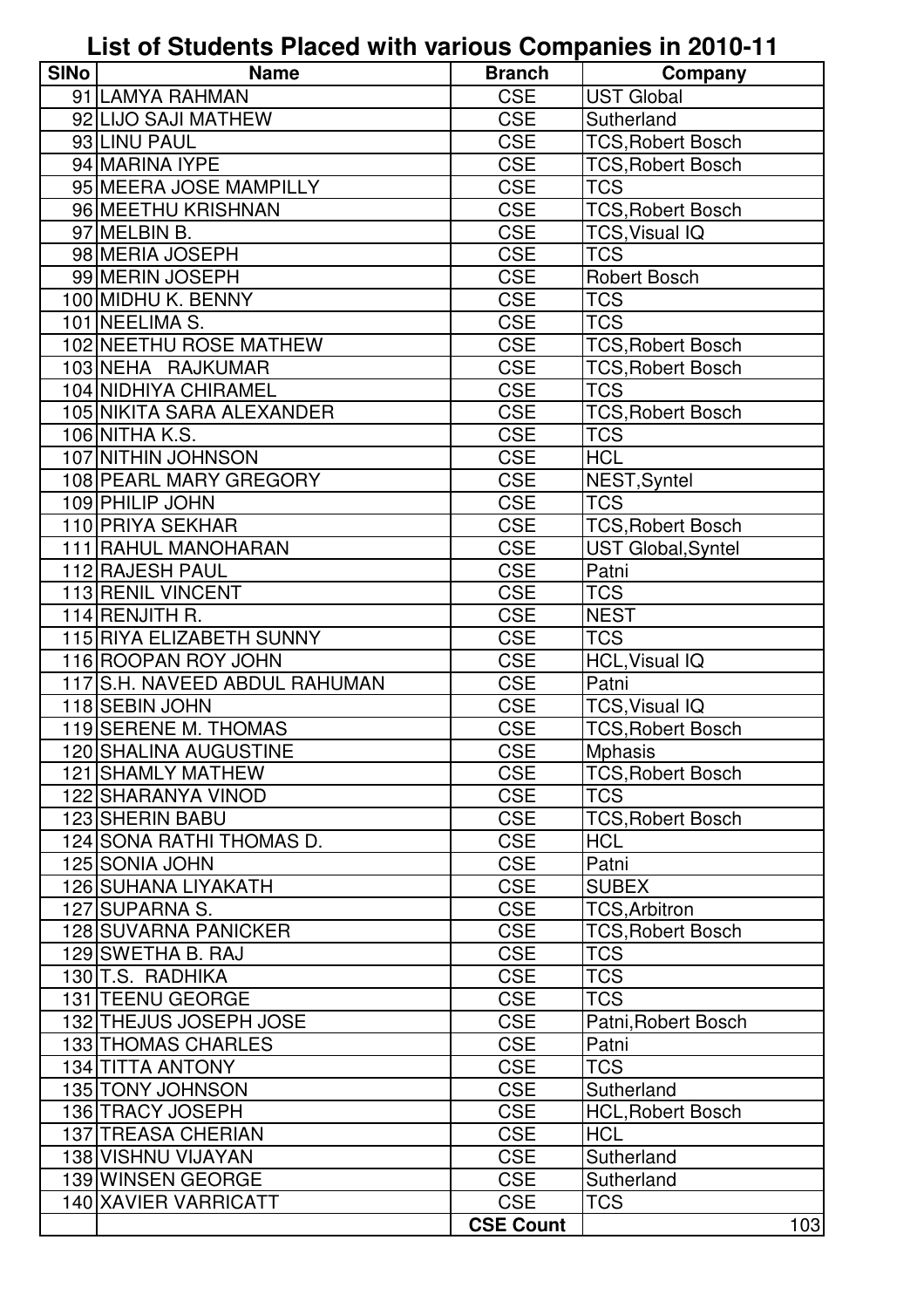## **List of Students Placed with various Companies in 2010-11**

| <b>SINo</b> | <b>Name</b>                             | <b>Branch</b>     | Company                       |
|-------------|-----------------------------------------|-------------------|-------------------------------|
|             | 141 ABESON BABU VARGHESE                | ECE               | <b>HCL, Visual IQ</b>         |
|             | 142 ABLE PIUS                           | <b>ECE</b>        | <b>TCS</b>                    |
|             | 143 ABRAR ALI                           | <b>ECE</b>        | <b>Wipro VLSI</b>             |
|             | 144 AFSAL THAJ                          | <b>ECE</b>        | <b>TCS</b>                    |
|             | 145 AJITH BABU                          | <b>ECE</b>        | <b>HCL, Wipro VLSI</b>        |
|             | 146 ALDRITCH VARGHESE.T                 | ECE               | <b>TCS</b>                    |
|             | 147 ALEENA T JOSE                       | <b>ECE</b>        | <b>TCS, Robert Bosch</b>      |
|             | 148 ALEXANDER JAMES                     | <b>ECE</b>        | <b>TCS, Wipro VLSI</b>        |
|             | 149 AMBILY MUKUNDAN                     | <b>ECE</b>        | <b>TCS, Wipro VLSI</b>        |
|             | 150 AMRUTHA MENON                       | <b>ECE</b>        | <b>TCS</b>                    |
|             | 151 AMRUTHRAJ JOSY                      | <b>ECE</b>        | Patni, Wipro VLSI             |
|             | 152 AMULYA TOM                          | <b>ECE</b>        | <b>TCS, Robert Bosch</b>      |
|             | 153 ANANTHAKRISHNAN.M                   | ECE               | <b>HCL, UST Global</b>        |
|             | 154 ANITA JOHN                          | <b>ECE</b>        | <b>HCL, Robert Bosch</b>      |
|             | 155 ANITHA JOSEPH                       | ECE               | <b>HCL</b>                    |
|             | 156 ANJANA UNNIKRISHNAN                 | <b>ECE</b>        | <b>TCS, Wipro VLSI</b>        |
|             | 157 ANJU JAMES                          | <b>ECE</b>        | <b>TCS, Wipro VLSI</b>        |
|             | 158 ANTO GEORGE                         | <b>ECE</b>        | <b>TCS, Wipro VLSI</b>        |
|             | 159 ANTONY JOSE EMMATTY                 | <b>ECE</b>        | <b>TCS, Wipro VLSI</b>        |
|             | 160 ANTONY PALLUPETTA                   | ECE               | <b>TCS</b>                    |
|             | 161 ANU MATHEW                          | <b>ECE</b>        | <b>HCL</b>                    |
|             | 162 ARJUN SURENDRANATH                  | <b>ECE</b>        | <b>HCL, Wipro VLSI</b>        |
|             | 163 ARUN DAVID P                        | <b>ECE</b>        | <b>TCS</b>                    |
|             | 164 ARUN K.J                            | ECE               | TCS, Wipro VLSI               |
|             | 165 ARUN RADHAKRISHNAN                  | <b>ECE</b>        | <b>HCL, Robert Bosch</b>      |
|             | 166 ASHALATHA.K.S.                      | <b>ECE</b>        | <b>IBS</b>                    |
|             | 167 ASWATHI MENON.P                     | ECE               | <b>HCL</b>                    |
|             | 168 ATHENA LISTIN C. ANTO               | <b>ECE</b>        | <b>TCS</b>                    |
|             | 169 ATHUL JOY                           | <b>ECE</b>        | <b>HCL, Robert Bosch</b>      |
|             | 170 BASIL KURIAN                        | <b>ECE</b>        | <b>TCS, Robert Bosch</b>      |
|             | 171 BIBIN JACOB                         | <b>ECE</b>        | <b>TCS, Wipro VLSI</b>        |
|             | 172 BINCY BABY                          | ECE               | Patni                         |
|             | 173 CHINNU ANNS JOSE                    | <b>ECE</b>        | <b>HCL</b>                    |
|             | 174 DEEPA MARIAM THOMAS                 | <b>ECE</b>        | <b>TCS, Wipro VLSI</b>        |
|             | 175 DEEPAK PAUL JOHN                    | <b>ECE</b>        | <b>UST Global</b>             |
|             | 176 DEEPTHY SKARIA MATHEW               | <b>ECE</b>        | <b>TCS</b>                    |
|             | <b>177 DERIK THOMAS KAIPPALLIMANNIL</b> | ECE               | <b>TCS, Robert Bosch</b>      |
|             | 178 DIVYA SUNIL                         | <b>ECE</b>        | <b>HCL</b>                    |
|             | 179 EDWIN JOY                           | ECE               | <b>TCS</b>                    |
|             | 180 ELIZBA RIO JOSEPH                   | <b>ECE</b>        | <b>TCS, Wipro VLSI</b>        |
|             | 181 FILO C. XAVIER                      | ECE               | <b>TCS</b>                    |
|             | 182 GEORGELIN MANUEL                    | <b>ECE</b>        | <b>UST Global</b>             |
|             | 183 HALIT TELVEENUS<br>184 JACOB GEORGE | <b>ECE</b><br>ECE | <b>TCS</b><br><b>TCS</b>      |
|             | 185 JACOB GEORGE (29 / 07/ 1989)        | ECE               | <b>HCL, Wipro VLSI</b>        |
|             | 186 JANAKI NARAYANAN                    | ECE               | <b>TCS, Wipro VLSI</b>        |
|             | 187 JEEN JOSE                           | <b>ECE</b>        |                               |
|             | 188 JICKSON T GEORGE                    | <b>ECE</b>        | Accenture<br>$TC\overline{S}$ |
|             | <b>189 JINU ROSE THOMAS K</b>           | ECE               | Visual IQ, Wipro VLSI         |
|             | 190 JINU YOHANNAN                       | <b>ECE</b>        | <b>TCS</b>                    |
|             | 191 JOHN LIND M.T                       | ECE               | <b>TCS</b>                    |
|             | 192 JOHNS GEORGE                        | <b>ECE</b>        | <b>TCS, Robert Bosch</b>      |
|             | 193 JOSE BABU                           | <b>ECE</b>        | <b>TCS</b>                    |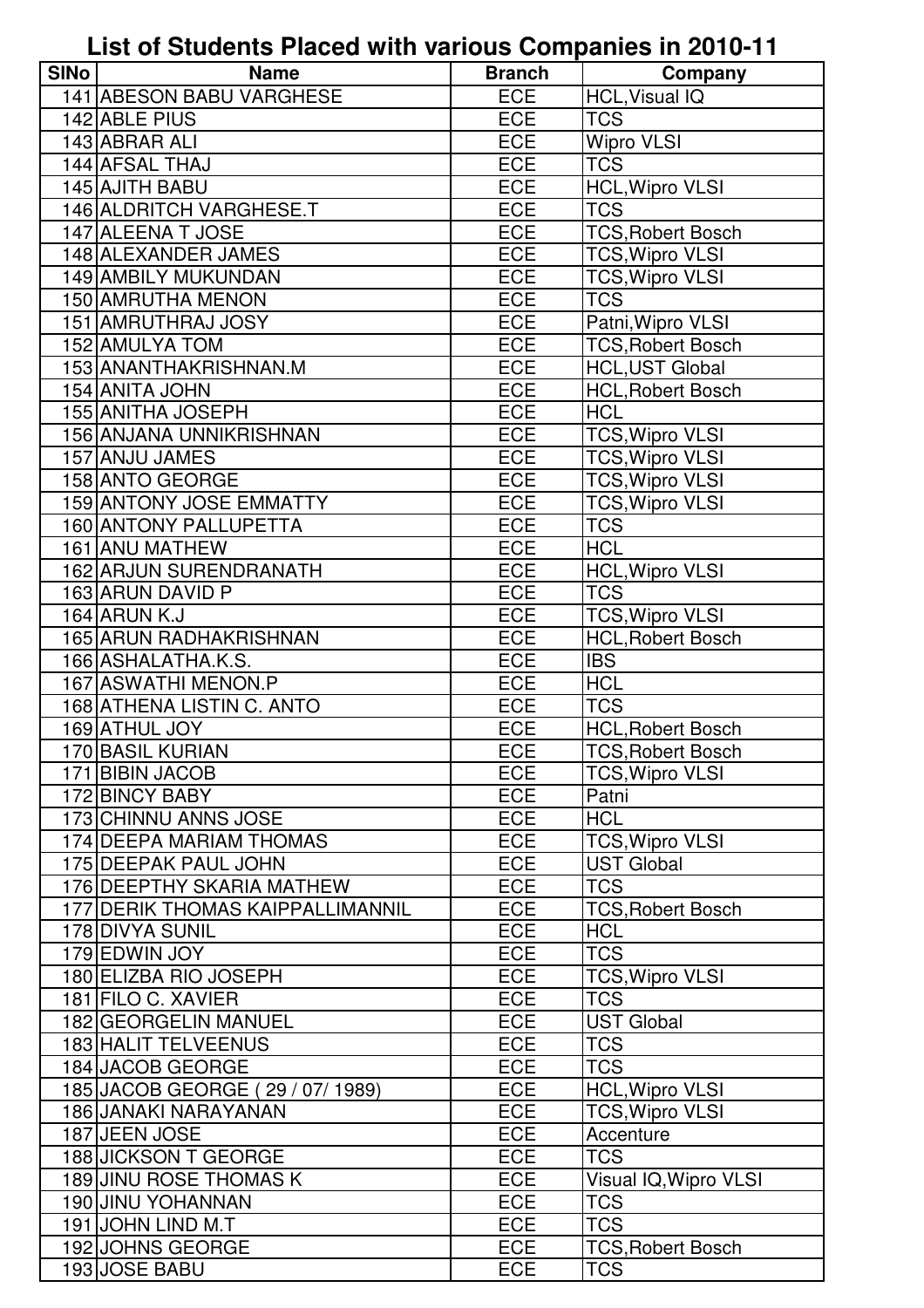**List of Students Placed with various Companies in 2010-11**

| <b>SINo</b> | <b>Name</b>                    | <b>Branch</b>    | Company                           |
|-------------|--------------------------------|------------------|-----------------------------------|
|             | 194 JOSE JAMES                 | <b>ECE</b>       | E&Y                               |
|             | 195 K.S.NIDHIN                 | <b>ECE</b>       | <b>TCS</b>                        |
|             | 196 KARAN JENSON               | <b>ECE</b>       | Syntel                            |
|             | <b>197 LINNET MARY MATHEW</b>  | <b>ECE</b>       | <b>HCL</b>                        |
|             | 198 LIYA SERA ABRAHAM          | <b>ECE</b>       | TCS, Wipro VLSI                   |
|             | 199 MARELENE JOSE              | <b>ECE</b>       | <b>TCS, Wipro VLSI</b>            |
|             | 200 MARIA KURIAN               | <b>ECE</b>       | <b>HCL, Microsoft</b>             |
|             | 201 MATHEW JOSE                | <b>ECE</b>       | <b>HCL</b>                        |
|             | 202 MATHEWS MATHEW             | <b>ECE</b>       | <b>TCS, Robert Bosch</b>          |
|             | 203 MEGHANA JAYARAJ            | ECE              | <b>TCS, Wipro VLSI, Microsoft</b> |
|             | 204 MERLIN ANTONY              | <b>ECE</b>       | <b>TCS</b>                        |
|             | 205 NEEMA RACHEL THOMAS        | <b>ECE</b>       | <b>TCS</b>                        |
|             | 206 NEENU JOSE                 | <b>ECE</b>       | <b>NEST</b>                       |
|             | 207 NIDHIN GEORGE              | <b>ECE</b>       | Patni                             |
|             | 208 NIDHIN.R                   | ECE              | <b>TCS</b>                        |
|             | 209 NIKHIL KRISHNAKUMAR PILLAI | <b>ECE</b>       | <b>UST</b>                        |
|             | 210 NIMMY MARIA PHILIP         | <b>ECE</b>       | <b>TCS, Robert Bosch</b>          |
|             | 211 NIRMAL PRASAD              | <b>ECE</b>       | <b>TCS</b>                        |
|             | 212 NITHIN P FRANCIS           | ECE              | <b>HCL, Robert Bosch</b>          |
|             | 213 PARVATHY NAIR.S            | <b>ECE</b>       | <b>TCS</b>                        |
|             | 214 PATCY MATHEW               | ECE              | <b>HCL</b>                        |
|             | 215 PRINCE THOMAS              | <b>ECE</b>       | <b>TCS, Robert Bosch</b>          |
|             | 216R. NEETHU                   | <b>ECE</b>       | <b>TCS</b>                        |
|             | 217 RANI MARIA JOHN            | <b>ECE</b>       | <b>HCL</b>                        |
|             | 218 REMYA RAGHUNATH            | <b>ECE</b>       | <b>TCS</b>                        |
|             | 219 RESHMA A.R                 | <b>ECE</b>       | <b>HCL</b>                        |
|             | 220 RESHMA.K.C                 | ECE              | <b>HCL, Robert Bosch</b>          |
|             | 221 RICHY TOMY                 | <b>ECE</b>       | <b>TCS</b>                        |
|             | 222 RINU JOSEPH                | <b>ECE</b>       | <b>TCS</b>                        |
|             | 223 RONALD JOSE                | <b>ECE</b>       | Patni                             |
|             | 224 ROSEMOL JOSEPH             | <b>ECE</b>       | <b>HCL, Wipro VLSI</b>            |
|             | 225 SACHIN SCARIA              | <b>ECE</b>       | <b>TCS, Wipro VLSI</b>            |
|             | 226 SALU KURIAKOSE             | <b>ECE</b>       | <b>TCS</b>                        |
|             | 227 SANDEEP BHAT S             | ECE              | <b>TCS, Robert Bosch</b>          |
|             | 228 SARATH VARMA R             | <b>ECE</b>       | <b>TCS, Wipro VLSI</b>            |
|             | 229 SEBASTIAN PHILIP           | ECE              | <b>TCS, Wipro VLSI</b>            |
|             | 230 SHEBIN CYRIAC              | <b>ECE</b>       | <b>TCS, Robert Bosch</b>          |
|             | 231 SHRUTI VASUDEVAN           | <b>ECE</b>       | <b>TCS</b>                        |
|             | 232 SINU SUSAN VARGHESE        | <b>ECE</b>       | <b>TCS, Wipro VLSI</b>            |
|             | 233 SNEHA PAUL                 | <b>ECE</b>       | <b>TCS, Wipro VLSI</b>            |
|             | 234 SOUMYA JOSEPH              | ECE              | <b>HCL, Robert Bosch</b>          |
|             | 235 SREEJA BALACHANDRAN        | <b>ECE</b>       | <b>TCS, Wipro VLSI</b>            |
|             | 236 SUMAYYA M                  | <b>ECE</b>       | Patni                             |
|             | 237 SUMITA MELANNOOR           | <b>ECE</b>       | <b>TCS, Robert Bosch</b>          |
|             | 238 SWETHA.R                   | <b>ECE</b>       | <b>HCL, Wipro VLSI</b>            |
|             | 239 VARUN THOMAS               | ECE              | <b>TCS, Robert Bosch</b>          |
|             | 240 VICTOR JOSE PE             | <b>ECE</b>       | <b>TCS</b>                        |
|             | 241 VIDYA GOPINATH             | <b>ECE</b>       | <b>TCS, Wipro VLSI</b>            |
|             | 242 VIDYA JAISON               | <b>ECE</b>       | <b>TCS</b>                        |
|             | 243 VIVEK ASHOKAN              | <b>ECE</b>       | <b>TCS</b>                        |
|             |                                | <b>ECE Count</b> | 103                               |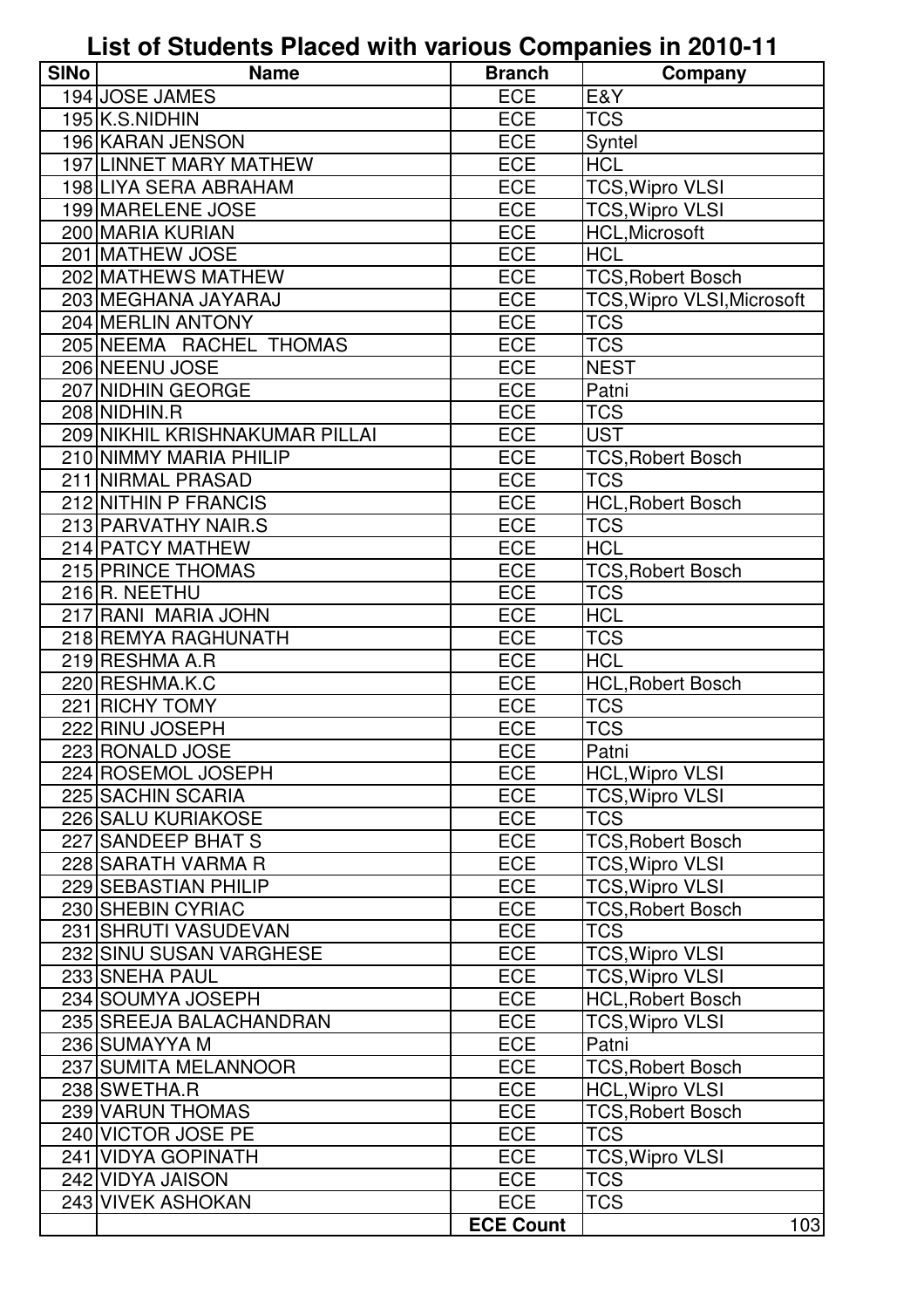## **List of Students Placed with various Companies in 2010-11**

| <b>SINo</b> | <b>Name</b>                | <b>Branch</b>    | Company                  |
|-------------|----------------------------|------------------|--------------------------|
|             | 244 ABHISHEK R MENON       | <b>EEE</b>       | <b>HCL,UST</b>           |
|             | 245 ALLAN SEBASTIAN        | EEE              | <b>TCS, Indian Navy</b>  |
|             | 246 ALPHONS J. PULICKAN    | EEE              | <b>TCS</b>               |
|             | 247 AMBILY ANN THACHIL     | EEE              | <b>TCS</b>               |
|             | 248 ANITA JOHN THEKKUDEN   | EEE              | <b>HCL</b>               |
|             | 249 ANITA XAVIER           | EEE              | <b>UST</b>               |
|             | 250 ARUN JOSHY             | EEE              | <b>TCS</b>               |
|             | 251 ASHWIN R. PAI          | EEE              | Patni, Wipro VLSI        |
|             | 252 ASWIN V.               | EEE              | <b>HCL</b>               |
|             | 253 BLESSEN ANTONY FRANCIS | EEE              | <b>Visual IQ</b>         |
|             | 254 CEENIA CIDAR           | EEE              | <b>TCS</b>               |
|             | 255 CHRISTINA LILIAN JOHN  | EEE              | <b>TCS</b>               |
|             | 256 DIYA ANN GEORGE        | EEE              | Patni                    |
|             | 257 FEMINA P.              | EEE              | <b>TCS</b>               |
|             | 258 GREETY JOSE            | EEE              | Patni, UST               |
|             | 259 JAYADEV VENUGOPAL      | EEE              | <b>HCL</b>               |
|             | 260 JUDY GEORGE            | EEE              | <b>IBS</b>               |
|             | 261 JUSTINE JOSE C.        | EEE              | <b>HCL</b>               |
|             | 262 KOKILA GEORGE          | EEE              | <b>IBS</b>               |
|             | 263 LITTY TRESA JOSE A.    | EEE              | Patni                    |
|             | 264 MANU JOHN              | EEE              | <b>TCS</b>               |
|             | 265 MEERA E.               | EEE              | <b>HCL</b>               |
|             | 266 MEERA MOHAN            | EEE              | <b>HCL</b>               |
|             | 267 MEERA VENUGOPAL        | EEE              | Patni                    |
|             | 268 NIKHILA VINAY          | EEE              | <b>TCS</b>               |
|             | 269 NIKITHA GOMEZ          | EEE              | <b>UST</b>               |
|             | 270 NITHIN GEORGE          | EEE              | <b>HCL</b>               |
|             | 271 NITHIN GIREESAN        | EEE              | <b>UST</b>               |
|             | 272 P I ISAAC              | EEE              | <b>HCL, Wipro VLSI</b>   |
|             | 273 PRETTY GEORGE          | EEE              | <b>UST</b>               |
|             | 274 RAHUL JOHNSON          | <b>EEE</b>       | Patni                    |
|             | 275 RINISH A.S.            | EEE              | Syntel                   |
|             | 276 RITHIL VINCENT         | <b>EEE</b>       | Syntel                   |
|             | 277 SARATH SUKUMAR         | EEE              | <b>TCS</b>               |
|             | 278 SHAMIA MUHAMED NIZAR   | EEE              | <b>UST</b>               |
|             | 279 SHERIN ABRAHAM         | EEE              | <b>IBS</b>               |
|             | 280 SONIA THOMAS           | EEE              | <b>IBS</b>               |
|             | 281 SOORAJ RAJU            | <b>EEE</b>       | Patni, Robert Bosch      |
|             | 282 SREEPRIYA R.           | EEE              | <b>HCL</b>               |
|             | 283 SURAJ S.               | EEE              | <b>TCS</b>               |
|             | 284 TEEJA JACOB            | EEE              | <b>TCS</b>               |
|             | 285 TEENA JOSEPH           | EEE              | Patni                    |
|             | 286 TINTO THOMAS           | EEE              | Patni, Wipro VLSI        |
|             | 287 TREASA SEBASTIAN       | EEE              | <b>HCL</b>               |
|             | 288 VARADA BHAT            | <b>EEE</b>       | <b>TCS</b>               |
|             | 289 VIDHYASHANKAR R.       | EEE              | <b>HCL</b>               |
|             | 290 VIJAY ROY T.           | <b>EEE</b>       | <b>UST, Robert Bosch</b> |
|             | 291 VISAKH S.              | <b>EEE</b>       | <b>HCL, Robert Bosch</b> |
|             |                            | <b>EEE Count</b> | 48                       |